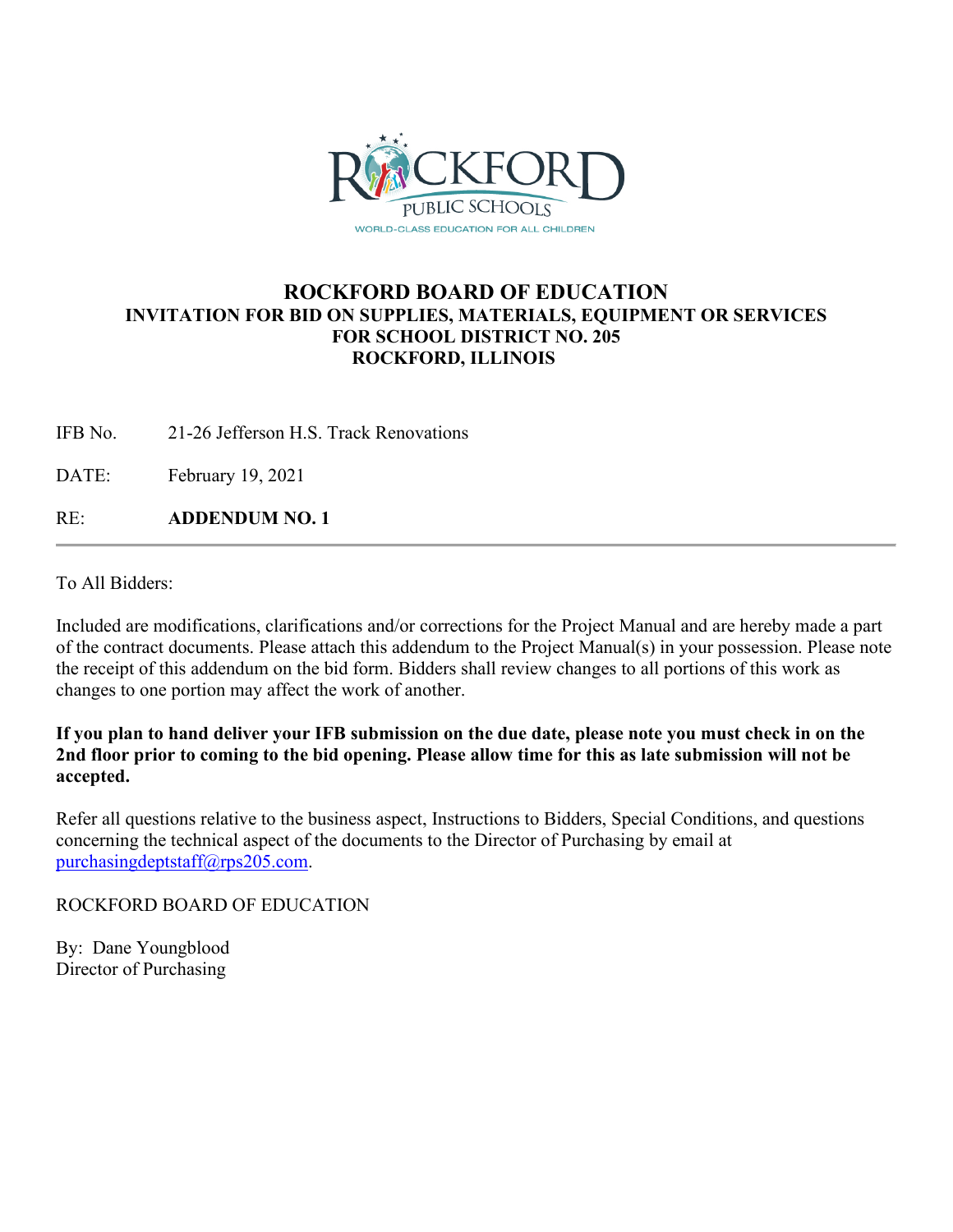#### **ADDENDUM NO. 1**

#### TO THE BID SET AND SPECIFICATIONS FOR Rockford Public Schools – Jefferson High School Track Improvements (IFB No. 21-26)

Pre-Bid Date: February 18, 2021

#### **CLARIFICATIONS**

#### **Sheet 6 of 9 Site Plan - PVC Conduit**

Direct bore for installation is recommended. Any damage to the sidewalk near the school building shall be repaired at contractor's expense. Installation into mechanical room shall be done at above grade.

#### **Sheet 7 of 9 Grading Plan - Playing field area**

Site grading is based on IHSA recommended 1% for playing fields. No changes to plans.

#### **Sheet 9 of 9 Details - Cross slope for Track Typical Section**

The cross slope shown on the plans is 0.75%. The actual slope can be up to but no steeper than 1.0% for top of pavement. Grade to be adjusted on inside of track.

#### **CORRECTIONS**

#### **Sheet 5 of 9 Removal – Goal posts**

The two goal posts shall be salvaged and re-set in their original location after grading is complete.

END OF ADDENDUM NO. 1

O:\ O:\Rockford Public Schools\20-106 - Addendum 1.docx

Page 1 of 1 Issued: August 27, 2019 Fehr Graham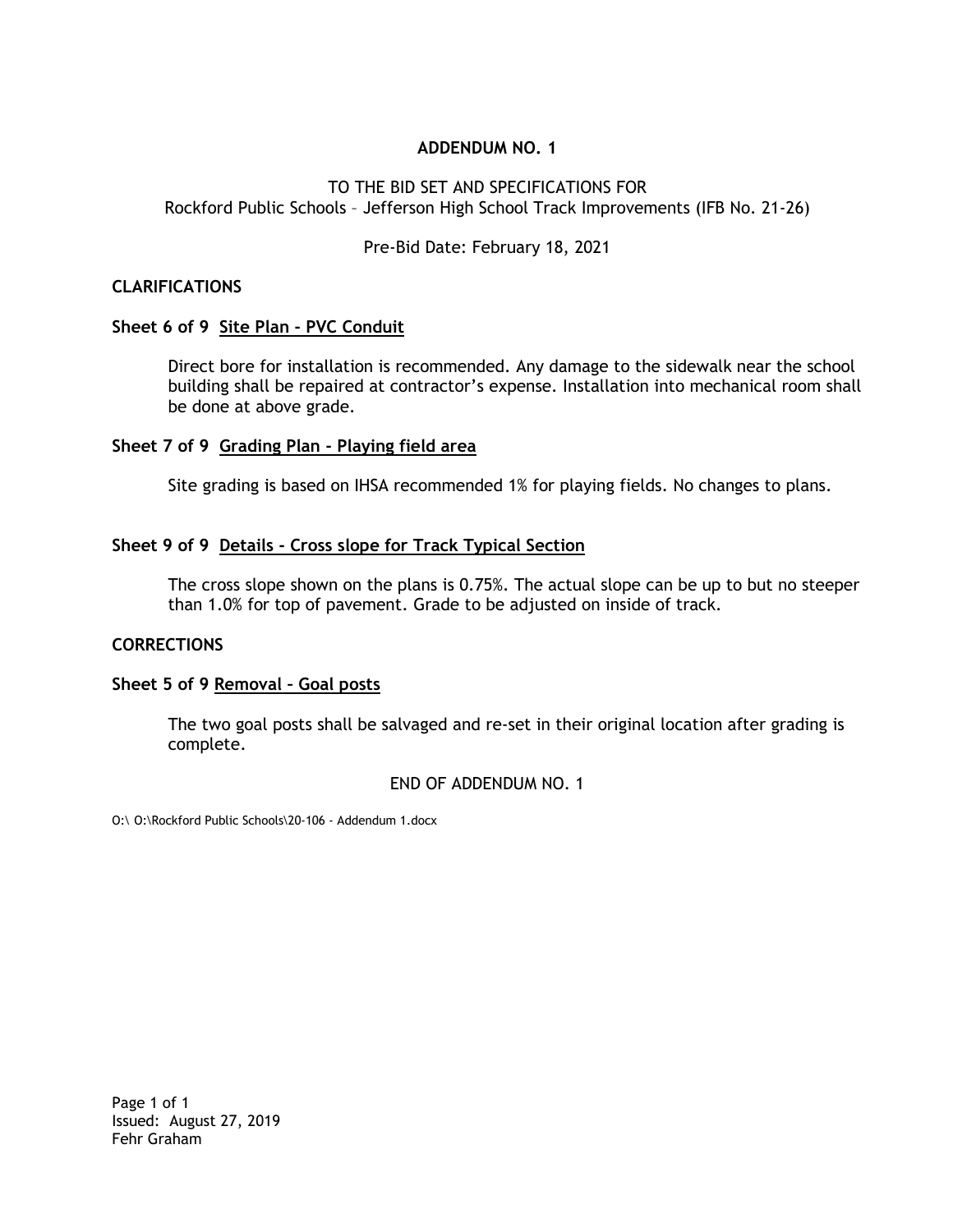ROCKFORD PUBLIC SCHOOLS IFB No. 21-26 Jefferson H.S Track Renovations Pre-Bid Meeting Sign-In Sheet<br>February 18, 2021 at 11:00 a.m.



## PRE-BID MEETING SIGN-IN SHEET

### IFB No. 21-26 Jefferson H.S. Track Renovations

# PLEASE WRITE EMAIL ADDRESS SO THAT IT IS LEGIBLE IN ORDER TO RECEIVE ADDENDUM INFORMATION

| <b>Printed Name</b>                                                                                     | <b>Company Name</b>           | <b>Company Address</b>                               | <b>Telephone</b>       | E-mail                                                 |
|---------------------------------------------------------------------------------------------------------|-------------------------------|------------------------------------------------------|------------------------|--------------------------------------------------------|
| Chris J. Liszka<br>RPS205 Construction Project Manager<br>5052 28 <sup>th</sup> Ave., Rockford IL 61109 |                               |                                                      |                        |                                                        |
| P: 815-378-3632<br>christopher.liszka@rps205.com                                                        |                               |                                                      |                        |                                                        |
| Kyle McQuality                                                                                          | Stenstrom                     | $2422$ center st.<br>Rockford, DL. G1108             | $315 - 209 -$<br>@5239 | $EXca$ ugtion $\omega$<br>Estenstrom.com               |
| Steve Baler                                                                                             | Shampock<br>+ Restoration     | Harosinges 825 east North Street<br>Elburn, IL GOL19 |                        | 813-241-6665 Steven, Dager@Hol.<br>$C\mathcal{N}$      |
| KAUL MUNSON                                                                                             | NORTHERN ILLINOIS SERVICE CO. | 4781 SANDY HOLLOW RD<br>ROCKFORD IL 61109            | 815-874-4422           | estimation<br>northernillinois service com             |
| 6 Cach Theis                                                                                            | Curran Contracting            | 286 Memorial Ct<br>Crysled Laber IL 60014            |                        | $Z$ thels $Q$<br>1815-347-6103 Curran contracting. com |
| I Lawrence Hasken   Helm Civil                                                                          |                               | Freegot, IL 61032                                    |                        | 85-990-9685 Thaskenchdmgroup.com                       |